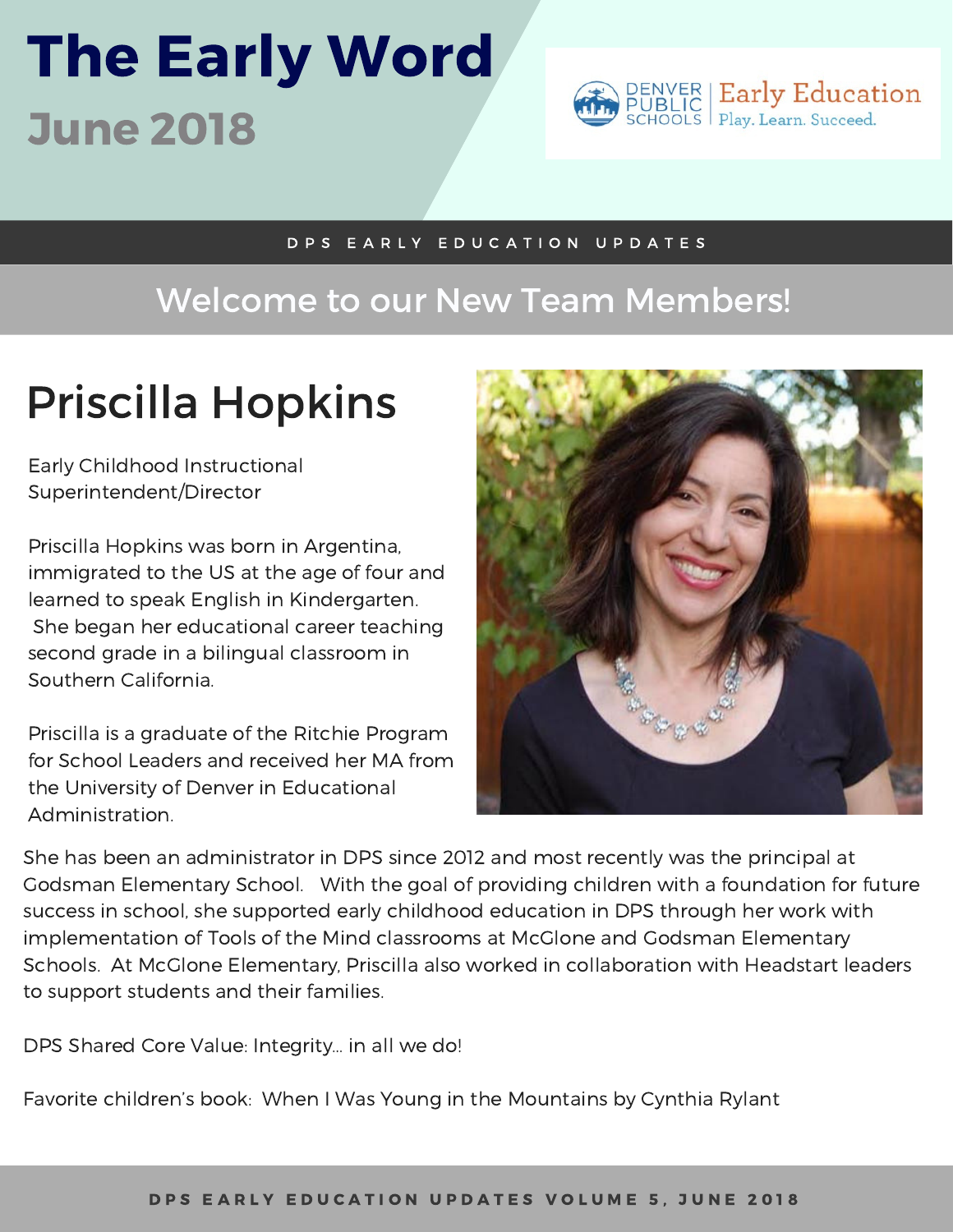### Welcome to our New Team Members!

### Katherine Plog-Martinez

Director of Strategic Initiatives

Katherine comes to DPS and education from the nonprofit and positive youth development world. She has extensive experience (and love for) building public-private partnerships and thinking about policy to support our DPS students. She bring a strengthsbased perspective to all of her work. In her almost eight years in DPS she has led the Department of Extended Learning & Community Schools, helped launched the Denver Afterschool Alliance and the SEAL Initiative, and helped guide the Whole Child Denver Plan Goal.

Hope for the year: That we continue to strengthen our approaches through partnership with families and community.



Favorite children's book:

Anything by Sandra Boynton, but she's particularly partial to Barynard Dance.

### Reyna Valdez



Administrative Assistant

Reyna is a recent first generation college graduate with a BS in Human Development in Family Relations from the University of Colorado Denver. She worked with the University of Colorado Denver Pre-Collegiate and Academic Outreach Programs for five years, where she educated, motivated, and prepared students to be successful in secondary and post-secondary education with the ultimate goal of obtaining a college degree. Reyna has also worked as a community educator for non-profits in the Denver area.

Hope for the year: Continuous growth and connections

Favorite children's book: Corduroy by Don Freeman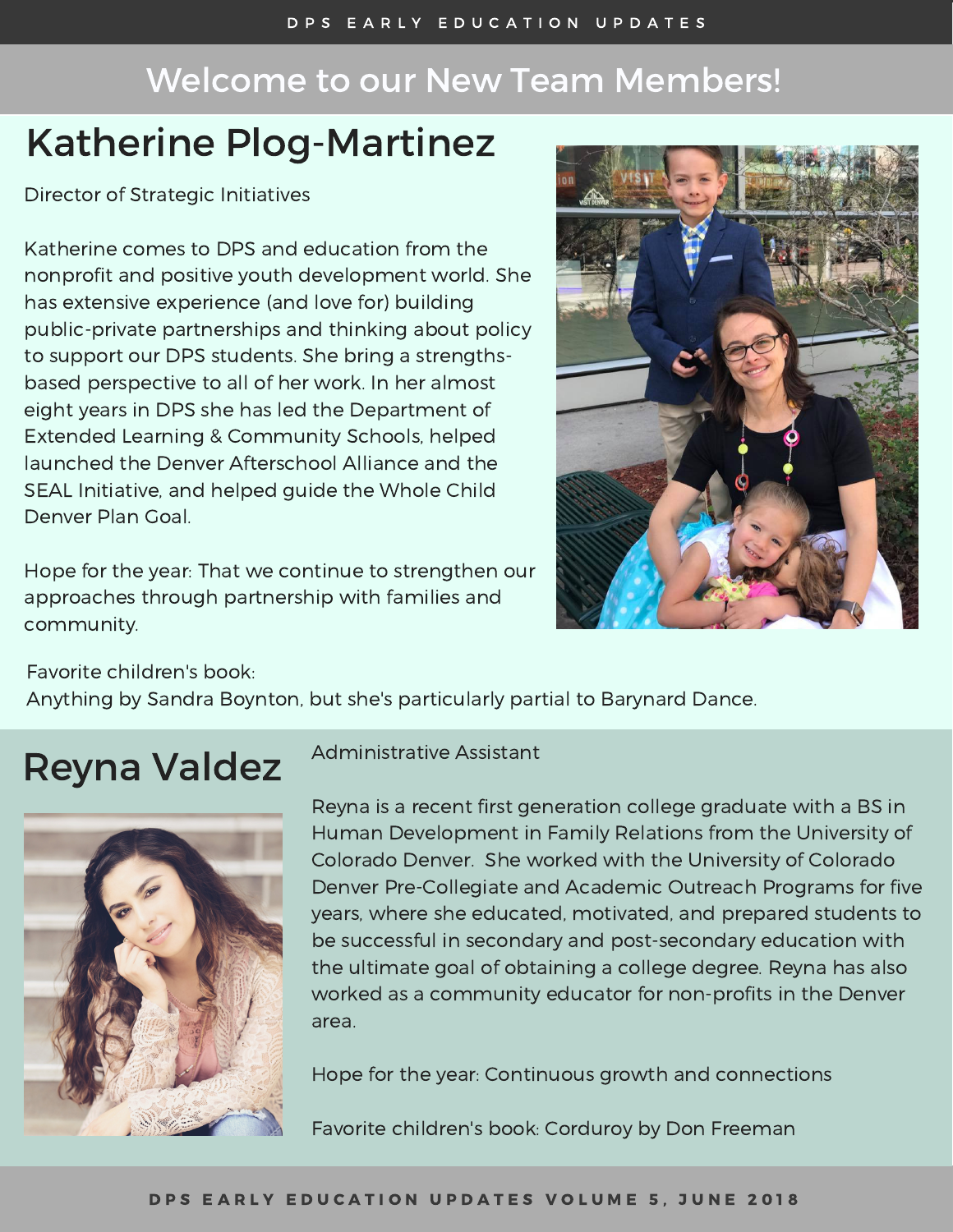2018 Early Childhood Summit

### What do people do all day? Early Education Summer Work!

Did you know that most Early Education department staff work through the summer? These are some of the tasks that we're working on this summer:

- Finalizing Mission and Vision work
- Ordering materials for classrooms
- Updating the licensing handbook
- Strategic planning for the Early Education Department
- Preparing learning sessions for the 2018-19 school year
- Revising CO-Shines alternative pathways model with teachers
- Presenting sessions for early literacy specialists and teachers
- Presenting New Educator Welcome Week for ECE teachers
- Preparing new ECE classrooms that will open in August

 $THH$ 

Updating partner coaching and training credentials in PDIS

## We're always learning too!

Just a few of the sessions and conferences that staff are attending: